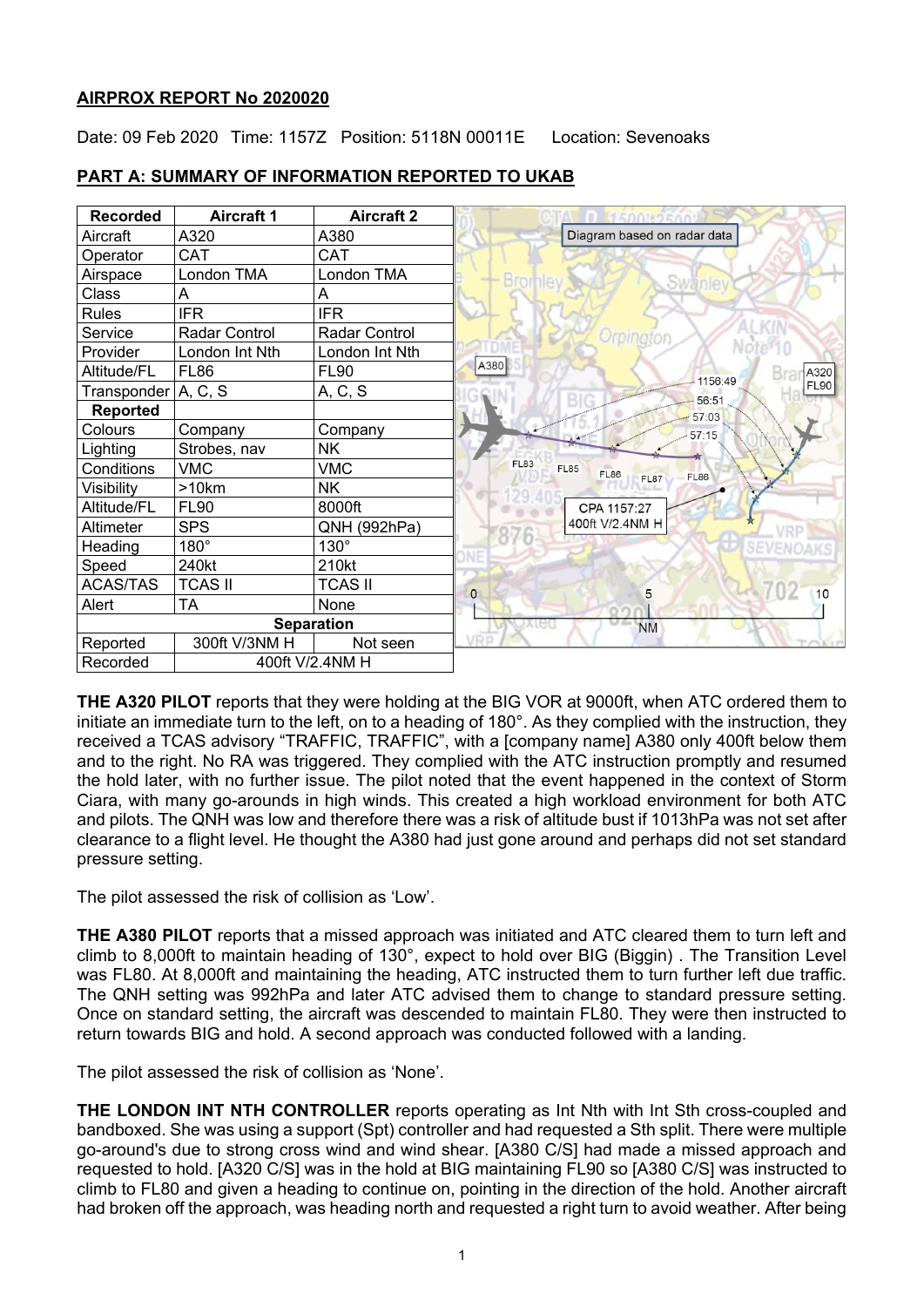given a new heading, the pilot then began giving information on the location of the weather. During this transmission the controller noticed that the [A380 C/S] had bust its level and was in confliction with [A320 C/S]. She waited for the other pilot to stop transmitting and immediately gave avoiding action to the [A320], then avoiding action to the [A380] and instructed the [A380] to stop its climb. The [A380] pilot informed her that they were maintaining 8000ft at which point the support controller instructed the aircraft to descend to FL80 on the standard pressure setting. Separation was regained and the controller carried on working until she was relieved.

**THE LONDON INT NTH SPT CONTROLLER** reports that he noticed STCA go off at the same time as the Int Nth controller. The Int Nth controller couldn't get in to give avoiding action straight away due to aircraft transmission. The Int Nth controller gave avoiding action. When he got the chance, the Int Nth Spt controller told [A380 C/S] to maintain FL80 on standard pressure setting 1013hPa.

## **Factual Background**

The weather and forecast at Biggin Hill and weather at Heathrow was recorded as follows:

METAR EGKB 091150Z 20036G53KT 2500 -RADZ BKN007 10/09 Q0992= METAR EGKB 091120Z 21037G50KT 2000 -RADZ BKN007 10/09 Q0993=

TAF AMD EGKB 091156Z 0912/0921 21030G43KT 9999 BKN016 TEMPO 0912/0915 21033G58KT 3000 RADZ BKN009 PROB40 TEMPO 0912/0915 +RA TEMPO 0915/0918 3000 +SHRA BKN014CB PROB30 TEMPO 0915/0918 24035G63KT 1200 +TSRAGS PROB40 TEMPO 0918/0921 4000 SHRA BKN014CB=

EGLL 091150Z AUTO 21028G44KT 9999 -RA BKN014 BKN020 OVC032 12/10 Q0990 RERA REDZ TEMPO 3000 +SHRA=

#### **Analysis and Investigation**

#### **UKAB Secretariat**

The A320 and A380 pilots shared an equal responsibility for collision avoidance and not to operate in such proximity to other aircraft as to create a collision hazard<sup>[1](#page-1-0)</sup>. The required separation was a minimum of 1000ft vertically or 3NM laterally.

## **NATS Ltd Investigation Report Summary**

[A380 C/S] initiated a go around from Runway 27L at Heathrow and was positioned on a heading towards the BIG hold. The pilot was cleared to climb to FL80 although he read back to climb to 8000ft, which was not detected by the [Int Nth] controller. [A380 C/S] subsequently climbed to FL87. [A320 C/S] was in the BIG hold at FL90. Avoiding action was delayed due to the frequency being in use by another pilot, however it was issued to the pilots of [A380 C/S] and [A320 C/S] as soon as possible.

## **Summary**

An Airprox was reported when an A320 and an A380 flew into proximity in the BIG hold at 1157Z on Sunday 9<sup>th</sup> February 2020. Both pilots were operating under IFR in VMC, both in receipt of a Radar Control Service from London TCC.

## **PART B: SUMMARY OF THE BOARD'S DISCUSSIONS**

Information available consisted of reports from both pilots, radar photographs/video recordings, reports from the air traffic controllers involved and reports from the appropriate operating authorities. Relevant

<span id="page-1-0"></span> $\overline{\phantom{a}}$ <sup>1</sup> SERA.3205 Proximity.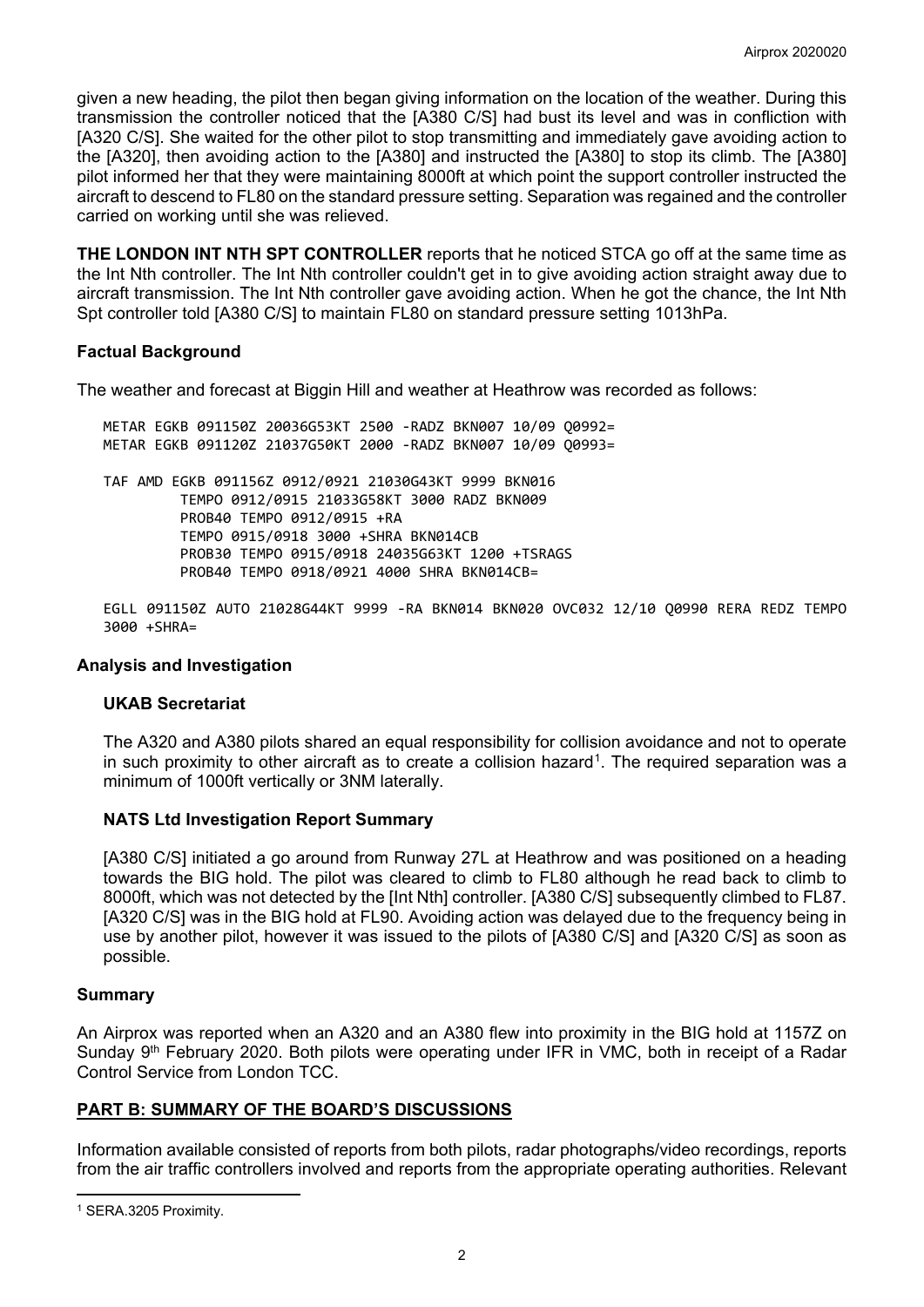contributory factors mentioned during the Board's discussions are highlighted within the text in bold, with the numbers referring to the Contributory Factors table displayed in Part C.

Due to the exceptional circumstances presented by the coronavirus pandemic, this incident was assessed as part of a 'virtual' UK Airprox Board meeting where members provided a combination of written contributions and dial-in/VTC comments. Although not all Board members were present for the entirety of the meeting and, as a result, the usual wide-ranging discussions involving all Board members were more limited, sufficient engagement was achieved to enable a formal assessment to be agreed along with the following associated comments.

The Board noted that this Airprox occurred in the context of Storm Ciara, a powerful and long-lived windstorm that caused an estimated £1.6 billion in damage and resulted in 13 fatalities across Europe. The Board first considered ATC matters; members were briefed by a UKAB ATC adviser who stated that although the console was being operated in a non-standard configuration (with Int Nth and Int Sth cross-coupled and bandboxed) this configuration had been decided upon as the best for the day, with many aircraft going-around, holding until an abatement in weather conditions or diverting. ATC complexity was described as 'off the scale'. The Int Nth controller had vectored the A380 towards the BIG VOR hold and cleared the pilot to climb to FL80. Unfortunately, the Int Nth controller then did not detect the A380 pilot's incorrect readback (**CF3**) to climb to 8000ft (equivalent to FL88 on the day due to the low pressure caused by the anticyclone). The controller was then operating under the incorrect mental model that the A380 would level-off at FL80 (**CF1**). Shortly afterwards, STCA operated as designed (**CF5**) and the conflict was detected. However, an R/T transmission from another aircraft prevented the controller issuing immediate avoiding action (**CF2**) and standard separation could not be maintained (**CF4**). The UKAB ATC adviser noted that had the other aircraft not made an R/T transmission at that time, avoiding action would have been issued immediately and standard separation would, in all likelihood, have been maintained. As it was, the controllers were well aware of the converging traffic and were able to issue effective avoiding action. Turning to the pilots, members agreed that the A380 crew had not assimilated the instruction to climb to FL80 and had read back '8000ft' (**CF9**). Members wondered to what degree the A380 crew had been aware of the London TMA Transition Altitude (TA) of 6000ft[2.](#page-2-0) Consequently they had not set standard pressure setting (**CF7**) which resulted in a level-bust (**CF6**, **CF8**). The TCAS barrier also came in to play when the A320 crew received a TCAS Traffic Alert (**CF10**) in the course of their avoiding action turn. Members agreed that although the situation was not ideal, the level-bust and separation loss had been identified and appropriate action taken, risk C. The Board also discussed TA at length, noting that a higher TA would alleviate the issue of potential level-busts in periods of low pressure. It was noted that a low pressure system would also, by its very nature, result in the compounding effect of adverse weather conditions and consequent higher ATC workload during a period when level-bust was already more likely. Members recalled that the CAA had undertaken consultations in 2012 and 2016 to consider introduction of a harmonised TA of 18,000ft<sup>[3](#page-2-1)</sup> but that delays in the redesign of southeastern UK airspace meant that the implementation had to be delayed to Regulatory Period 3 (2020 to the end of  $2024$ <sup>4</sup>. Members expressed their hope that an appropriate and acceptable solution could be established in the near-term.

# **PART C: ASSESSMENT OF CONTRIBUTORY FACTORS AND RISK**

## Contributory Factors:

| 2020020                            |                                            |                                                                   |  |  |
|------------------------------------|--------------------------------------------|-------------------------------------------------------------------|--|--|
| <b>Factor</b>                      | <b>Description</b>                         | Amplification                                                     |  |  |
| <b>Ground Elements</b>             |                                            |                                                                   |  |  |
| • Situational Awareness and Action |                                            |                                                                   |  |  |
| Contextual                         | • Situational Awareness and Sensory Events | The controller had only generic, late or no Situational Awareness |  |  |
| <b>Human Factors</b>               | • Conflict Resolution - Provided Late      |                                                                   |  |  |
| <b>Human Factors</b>               | • ATM Personnel Hear back                  |                                                                   |  |  |

l <sup>2</sup> UK AIP ENR 1.7 para 4.1.

<span id="page-2-1"></span><span id="page-2-0"></span><sup>3</sup> CAP1349.

<span id="page-2-2"></span><sup>4</sup> CAP1417.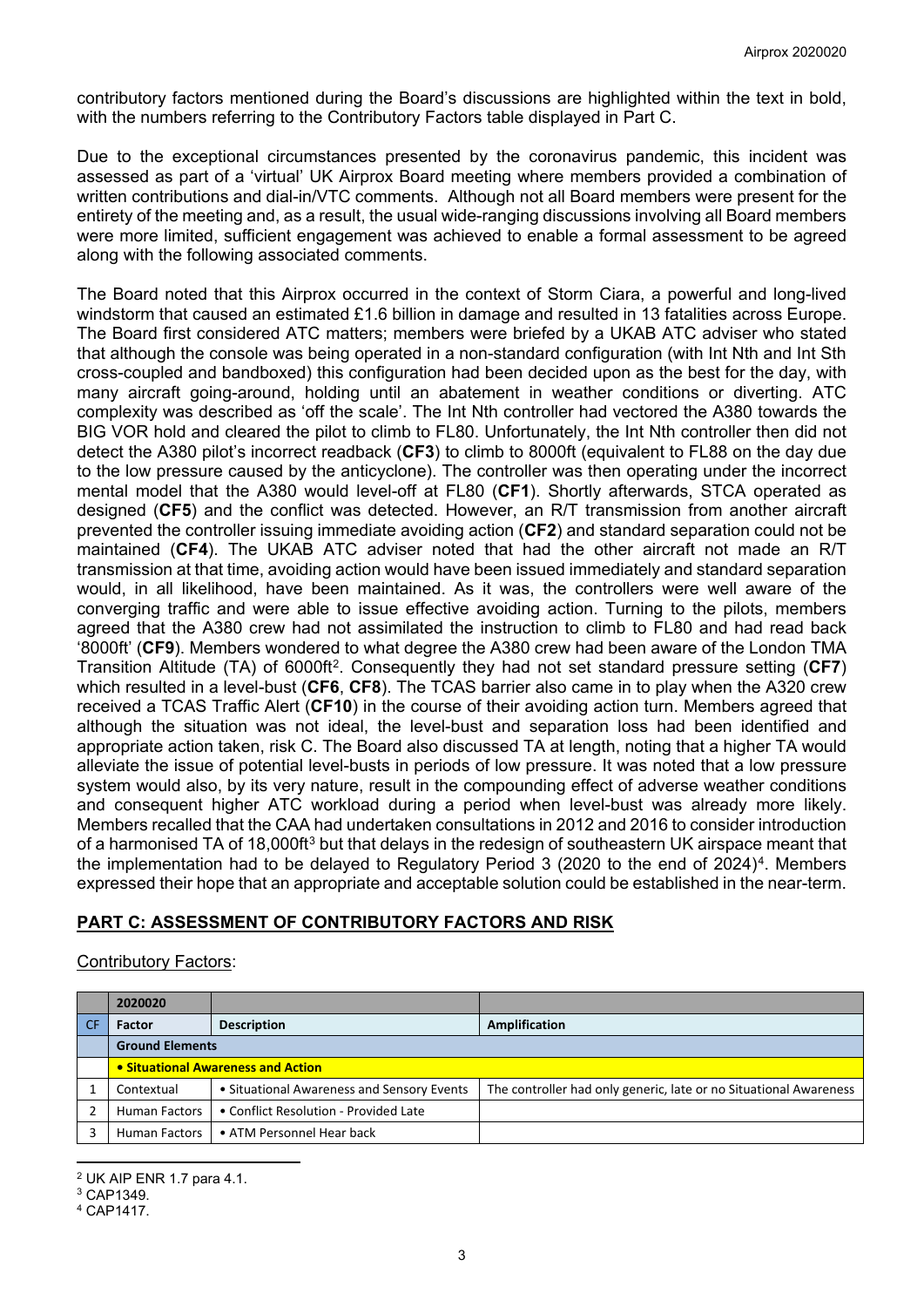| 4  | <b>Human Factors</b>                                           | • Loss of Separation                           | Standard separation was not achieved |  |  |  |
|----|----------------------------------------------------------------|------------------------------------------------|--------------------------------------|--|--|--|
|    | • Electronic Warning System Operation and Compliance           |                                                |                                      |  |  |  |
| 5  | Technical                                                      | • STCA Warning                                 |                                      |  |  |  |
|    | <b>Flight Elements</b>                                         |                                                |                                      |  |  |  |
|    | <b>• Tactical Planning and Execution</b>                       |                                                |                                      |  |  |  |
| 6  | <b>Human Factors</b>                                           | • Action Performed Incorrectly                 | Incorrect or ineffective execution   |  |  |  |
|    | <b>Human Factors</b>                                           | • Operation with Incorrect Altimeter Setting   |                                      |  |  |  |
| 8  | <b>Human Factors</b>                                           | • Flight Level/Altitude Deviation (Level Bust) |                                      |  |  |  |
|    | • Situational Awareness of the Conflicting Aircraft and Action |                                                |                                      |  |  |  |
| 9  | <b>Human Factors</b>                                           | • Flight Crew - Readback                       |                                      |  |  |  |
|    | • Electronic Warning System Operation and Compliance           |                                                |                                      |  |  |  |
| 10 | Contextual                                                     | • ACAS/TCAS TA                                 |                                      |  |  |  |

Degree of Risk: C.

Recommendation: Nil.

#### Safety Barrier Assessment<sup>[5](#page-3-0)</sup>

In assessing the effectiveness of the safety barriers associated with this incident, the Board concluded that the key factors had been that:

## **Ground Elements:**

**Situational Awareness of the Confliction and Action** were assessed as **partially effective** because the Int Nth controller did not detect the A380 pilot's incorrect readback, leading to incorrect SA that the A380 was climbing to FL80. Other R/T resulted in late resolution of the conflict.

#### **Flight Elements:**

 $\overline{\phantom{a}}$ 

**Tactical Planning and Execution** was assessed as **partially effective** because the A380 pilot did not assimilate the Int Nth controller's instruction to climb to FL80 and his unchallenged incorrect readback of 8000ft resulted in a climb towards FL88, eventually reaching FL87.

**See and Avoid** were assessed as **not used** because the separation at CPA was just under 2½NM and this barrier was not utilised.

<span id="page-3-0"></span><sup>5</sup> The UK Airprox Board scheme for assessing the Availability, Functionality and Effectiveness of safety barriers can be found on the **UKAB Website**.